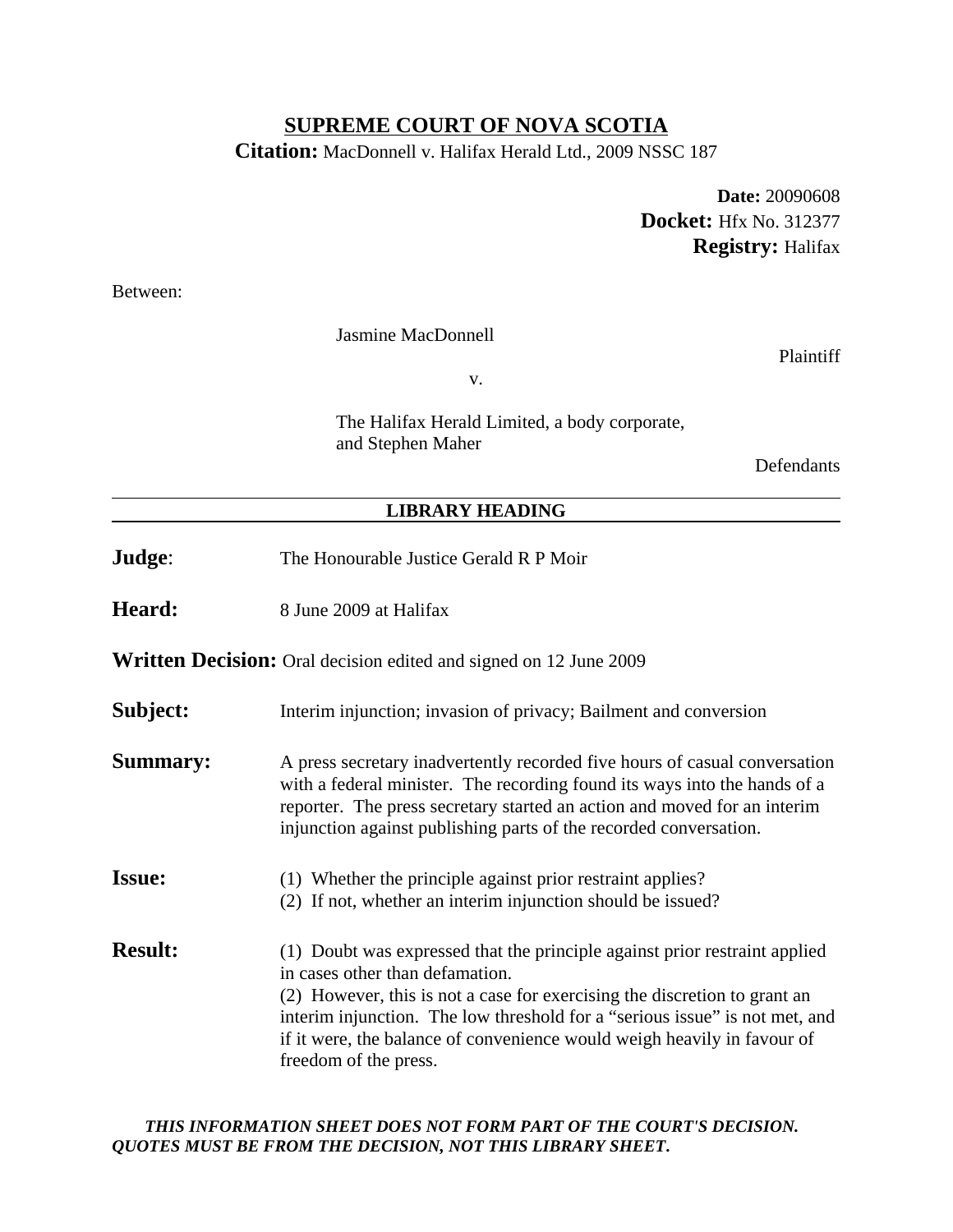## **SUPREME COURT OF NOVA SCOTIA Citation:** MacDonnell v. Halifax Herald Ltd., 2009 NSSC 187

**Date:** 20090608 **Docket:** Hfx No. 312377 **Registry:** Halifax

Between:

Jasmine MacDonnell

Plaintiff

and

The Halifax Herald Limited, a body corporate, and Stephen Maher

Defendants

| Judge:                   | The Honourable Justice Gerald R P Moir                                                                                                                                                                                                                                                                                                  |
|--------------------------|-----------------------------------------------------------------------------------------------------------------------------------------------------------------------------------------------------------------------------------------------------------------------------------------------------------------------------------------|
| Heard:                   | 8 June 2009 at Halifax                                                                                                                                                                                                                                                                                                                  |
| <b>Written Decision:</b> | Oral decision edited and signed on 12 June 2009                                                                                                                                                                                                                                                                                         |
| <b>Counsel:</b>          | Ms. Michelle Awad and Ms. Jane O'Neill for the plaintiff<br>Mr. Robert G Grant, QC and Ms. Nancy Rubin for the<br>defendants<br>Mr. David G Coles, QC for Canadian Broadcasting<br>Corporation<br>Mr. James P Boudreau for CTV globemedia Inc.<br>Mr. Alan V Paris, QC for Canwest News Service and<br><b>Global International News</b> |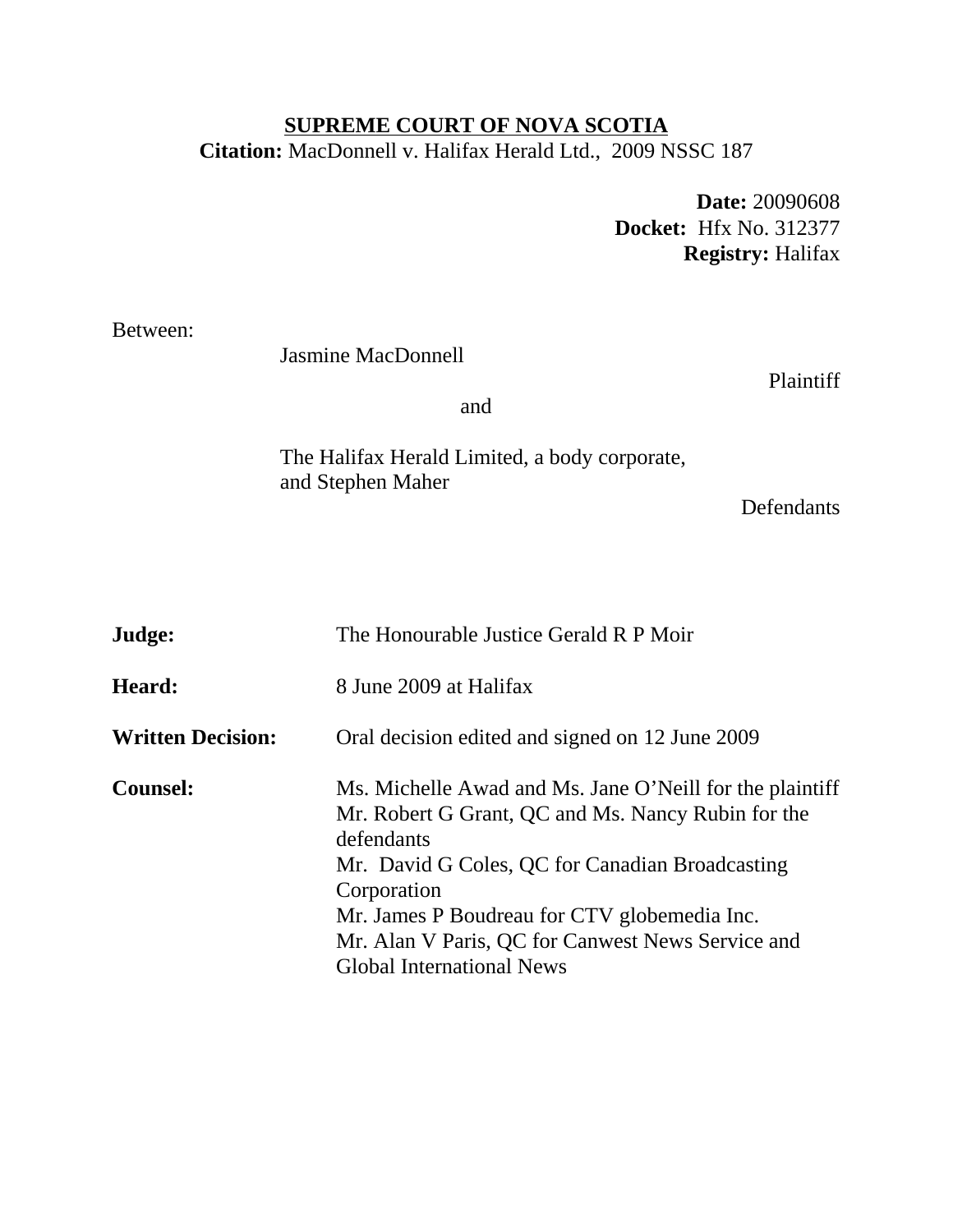# Moir, J (Orally):

[1] Ms. Jasmine MacDonnell started action against the Halifax Herald Limited and its reporter, Stephen Mahar, for an injunction and other relief. Ms. MacDonnell moves for an interim injunction that would prevent the Herald from publishing a story it planned to publish last Saturday. At an emergency hearing held by telephone on Friday night, the Herald agreed to hold the article for two days to give the parties time to file affidavits and briefs and to give the court time to study them.

- [2] Usually, an interim injunction motion is determined in three parts involving
	- a threshold analysis about whether there is a genuine issue to be determined. This threshold is quite low.
	- once the threshold is met, an inquiry into whether irreparable harm would be caused to the plaintiff if the injunction was not granted.
	- And then, if there would be irreparable harm, a determination of who will suffer more, the plaintiff without an interim injunction or the defendant with one.

[3] Interim injunctions in defamation cases may be subject to a more stringent threshold. It is said that the court will only grant prior restraint in the clearest of cases.

[4] The situation is different in cases of breach of confidence. See Robert J. Sharpe, *Injunctions and Specific Performance*, looseleaf ed. (Aurora: Canada Law Book, 2008), at paras. 5.130 - 5.180. The plaintiff asserts privacy rights as a basis for her request, and I am not certain whether the restriction on prior restraint would apply to a breach of privacy, the same as it would apply in defamation. I will analyse this case on the usual basis.

[5] The facts are not much in contest. I summarize them as follows.

[6] Ms. MacDonnell was the press secretary to the federal minister of Natural Resources, Ms. Raitt. Ms. MacDonnell resigned lately. The resignation was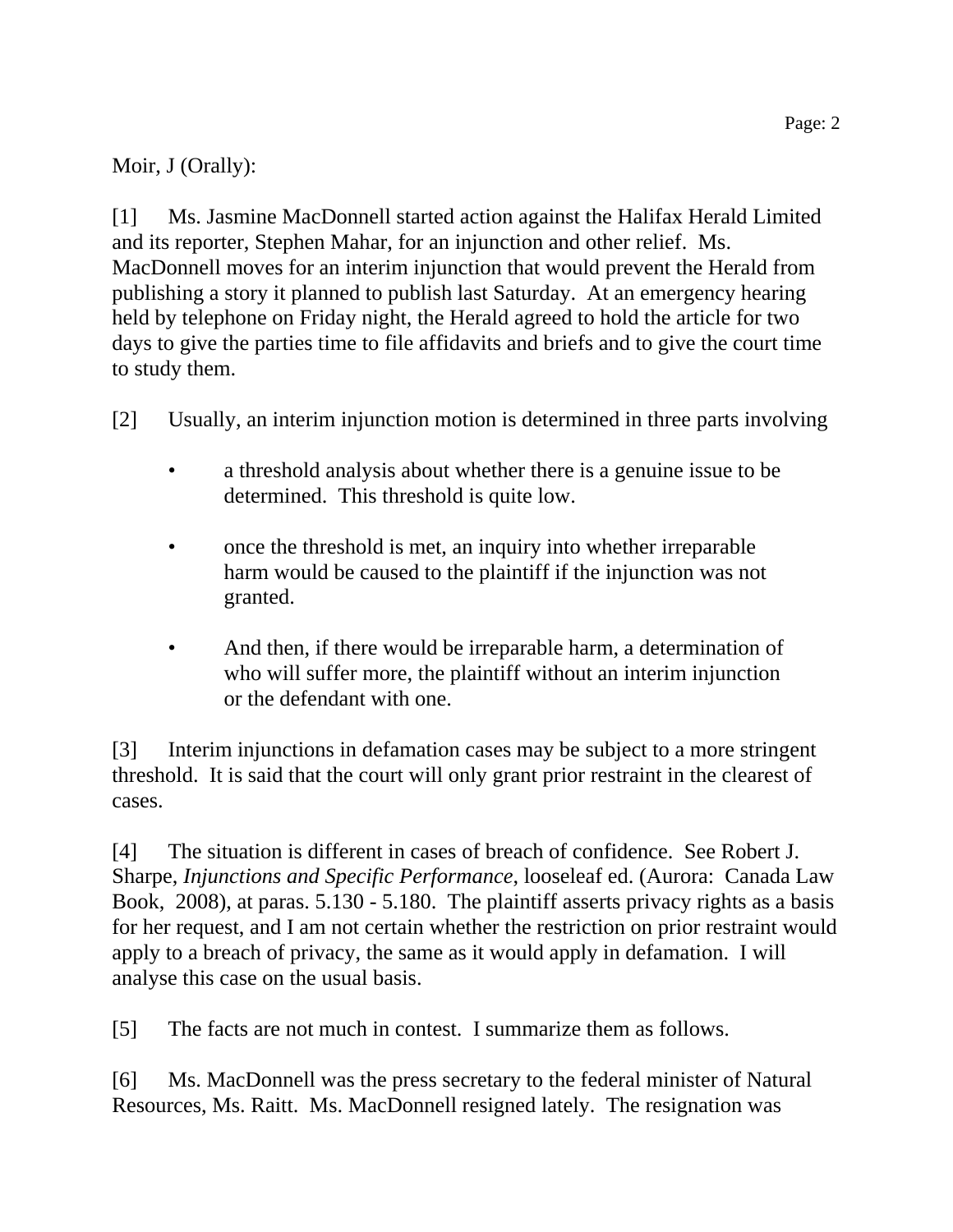connected to documents having been left at the Ottawa station of CTV after the minister submitted to an interview there. The documents included confidential material on the Chalk Lake reactor affair.

[7] Back in late January, the minister was interviewed by Steven Mahar of the Halifax Chronicle Herald. Ms. MacDonnell attended and she recorded the interview digitally.

[8] A little over a week later, the minister and Ms. MacDonnell travelled by car from Victoria to Vancouver Airport. They were accompanied by a driver who worked for the department. He sometimes joined in the conversation.

[9] Somehow, Ms. MacDonnell's digital recorder was in operation. Five hours and sixteen minutes of air time was inadvertently recorded.

[10] Sometime in February, Ms. MacDonnell left the digital recorder in the ladies' washroom at the Parliamentary Press Gallery. A colleague of Mr. Mahar found it, heard his voice on the recorder, and turned it over to him.

[11] Starting late in February and going into March, Mr. Mahar and Ms. MacDonnell were in communication several times about the recording. She was supposed to drop by and retrieve it from him. She never did. After that, they spoke occasionally about other things, but she said nothing more about the recorder. When the story about the documents at CTV broke earlier this month, Mr. Mahar decided, after consulting with his senior editors, that he should listen to the tape.

[12] Mr. Mahar's affidavit picks it up from there.

It was necessary to listen quite carefully to make out the import of the conversation. In the recording, Minister Raitt and Ms. MacDonnell discussed in a critical manner the political skills of the federal Health Minister, the Honourable Leona Aglukkaq and her handling of the medical isotope issue. Minister Raitt also discussed her desire to receive credit for dealing with the medical isotope crisis, and expresses the view that it is a "sexy" issue. Minister Raitt also discussed pressure placed on Liberal Leader, Michael Ignatieff, by major businesses to refrain from defeating the Conservative government on the budget. She also expressed her opinion regarding the decision of a Conservative MP to introduce a private member's bill as a career limiting move.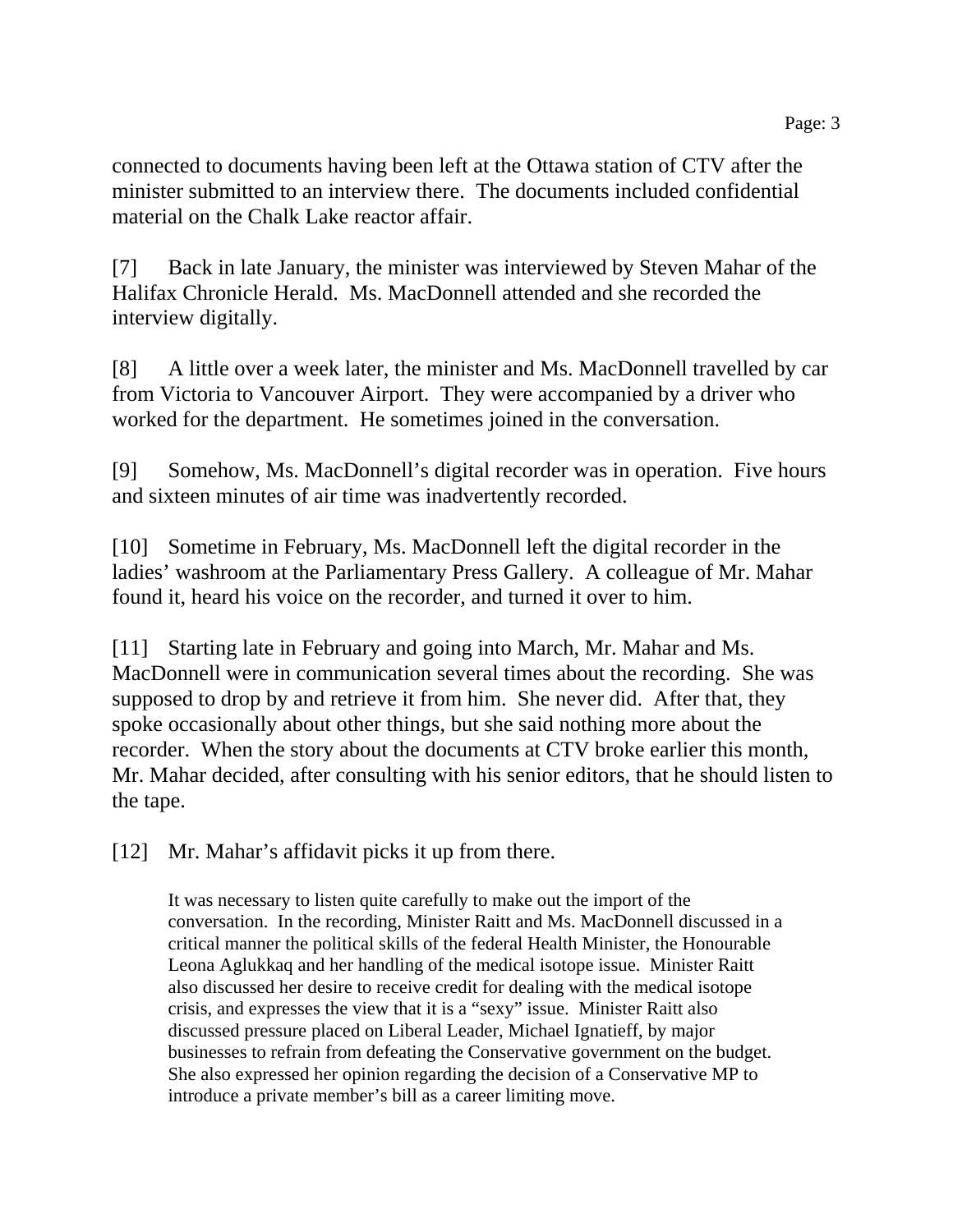[13] The plaintiff relies on what may be an emerging tort, invasion of privacy, and upon a combination of the torts of conversion and breach of bailment as founding her claim to an injunction preventing the Chronicle Herald from publishing any of the remarks. She bolsters her position on this by referring to s. 193 of the *Criminal Code*.

[14] Ms. MacDonnell relies on *Somwar* v. *MacDonald's Restaurants of Canada* Ltd., [2006] OJ 64, and its extensive review of authorities. *Somwar* concluded that a common law tort of invasion of privacy may be emerging in Canadian law. It is "not unheard of". The court refused to strike a statement of claim based on the posited tort.

[15] In *Haskett* v. *Trans Union of Canada Inc*., [2001] OJ 4949, the court adopted a passage from Dean Klar's text suggesting privacy is protected only under the traditional torts and legislation. But, Justice Cumming said there is "some recognition of invasion of privacy as an embryonic tort where there is harassing behaviour or an intentional invasion of privacy". That seems to me a sound conclusion to be drawn from most of the cases reviewed in *Somwar*.

[16] I agree with the submission for the Herald that the recorded conversation was not private because some or all of it was heard by a department driver.

[17] Also, I have difficulty seeing Mr. Mahar's June 2009 use of the recording as an intentional invasion of privacy. Privacy was invaded in January 2009 when the conversation was recorded, in February when the record was left in a press washroom, and in March when it was not retrieved as agreed. Ms. MacDonnell's lack of knowledge that her recording device contained a record of the conversation cannot, to my mind, put Mr. Mahar in the position of an intentional invader.

[18] Here is where I see the restriction on prior restraint having some place in laws of invasion of privacy, if such a tort is to emerge. It is wrong to deprive the press, and the public it serves, of remarks made privately, but not confidentially in the sense of trade secrets or privileged communications, after those remarks became available because of poor record keeping or management.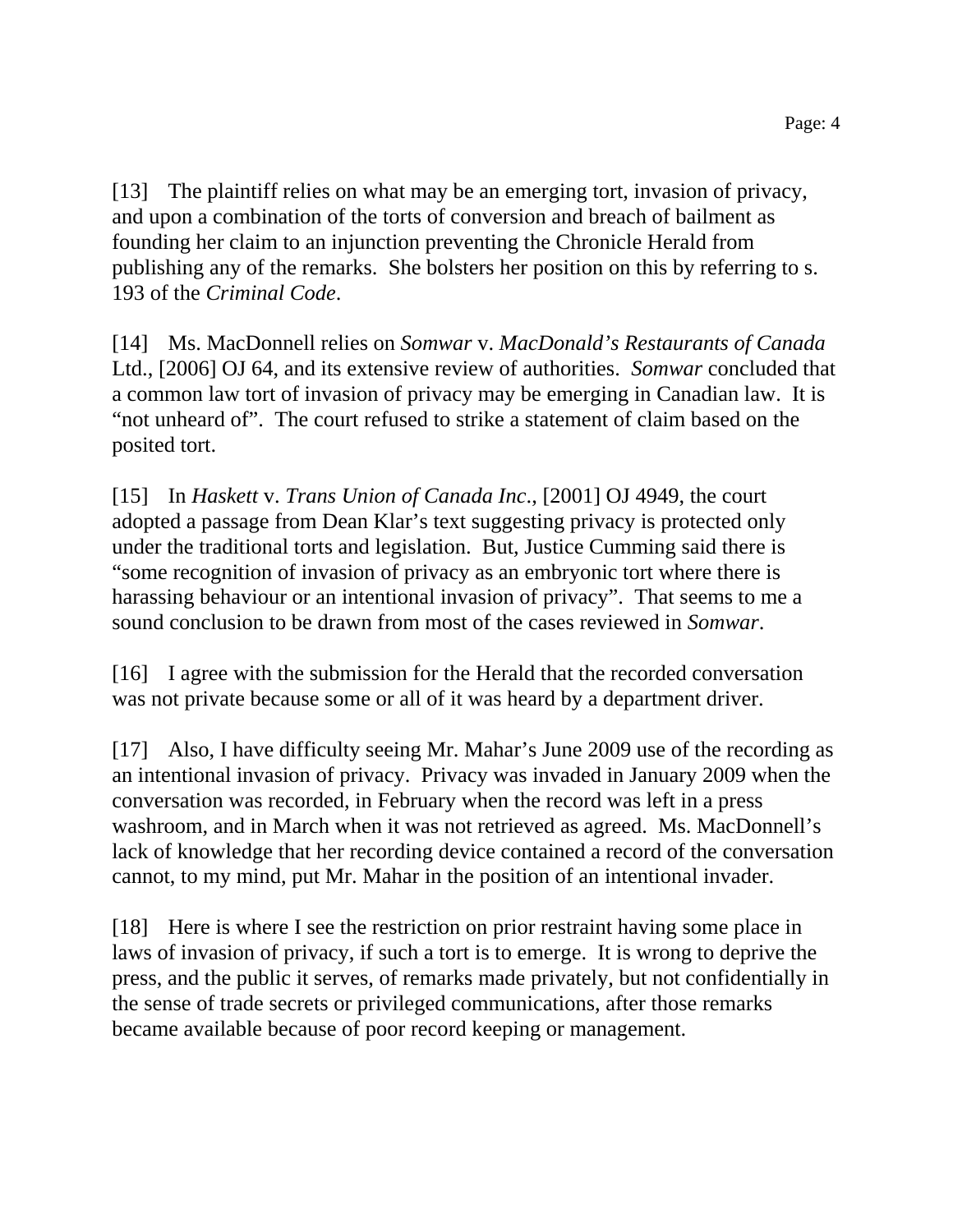[19] Bailment and conversion are torts applicable to personal property rights. The digital recorder was personal property. There is no bailment, and can be no conversion, of pure information. Information is protected as intellectual property.

[20] In my view, *Criminal Code* s. 193 does not assist with this question. In context, I doubt that s. 193 should be read as applying to a communication intercepted by one of the parties to the communication, especially not when the recording is left in a public place. In any event, I agree with Mr. Grant that the *Criminal Code* is not a useful source for informing tort law on this particular subject.

[21] Ms. Awad referred me to three decisions in which injunctions were issued to protect confidentiality. *Calgary Regional Health Authority* v. *United Western Communications Ltd.*, [1999] AJ 805 involved a flagrant breach of a duty of confidentiality owed by nurses to other health care workers. Mr. Mahar owes no duty of confidentiality to Ms. MacDonnell.

[22] *Amherst (Town)* v. *Canadian Broadcasting Corp*., [1994] NSJ 291 involved confidential information that was subject to a privilege. There is no privilege attached to communications between ministers and press secretaries.

[23] *Canada (Canadian Transportation Accident Investigation and Safety Board)* v. *Canadian Press*, [2000] NSJ 139 involved a breach of a specific statutory prohibition against publishing a confidential draft report. There is no statutory protection for records of conversations between ministers and press secretaries.

[24] I will dismiss the application on the ground that it does not raise a genuine issue. Had I not reached that conclusion, I would have found that the balance of convenience weighed strongly against an interim injunction.

[25] The importance of the freedom of expression and of the role of the media in providing scrutiny of the judiciary and government is made clear by the constitutional decisions of the Supreme Court of Canada starting with *Dagenais* v. *Canadian Broadcasting Corp.*, [1994] SCJ 104.

[26] I think that Mr. Mahar's affidavit indicates clearly the importance of his professional work to the scrutiny of government in our democracy. At paragraph 30, he testifies: